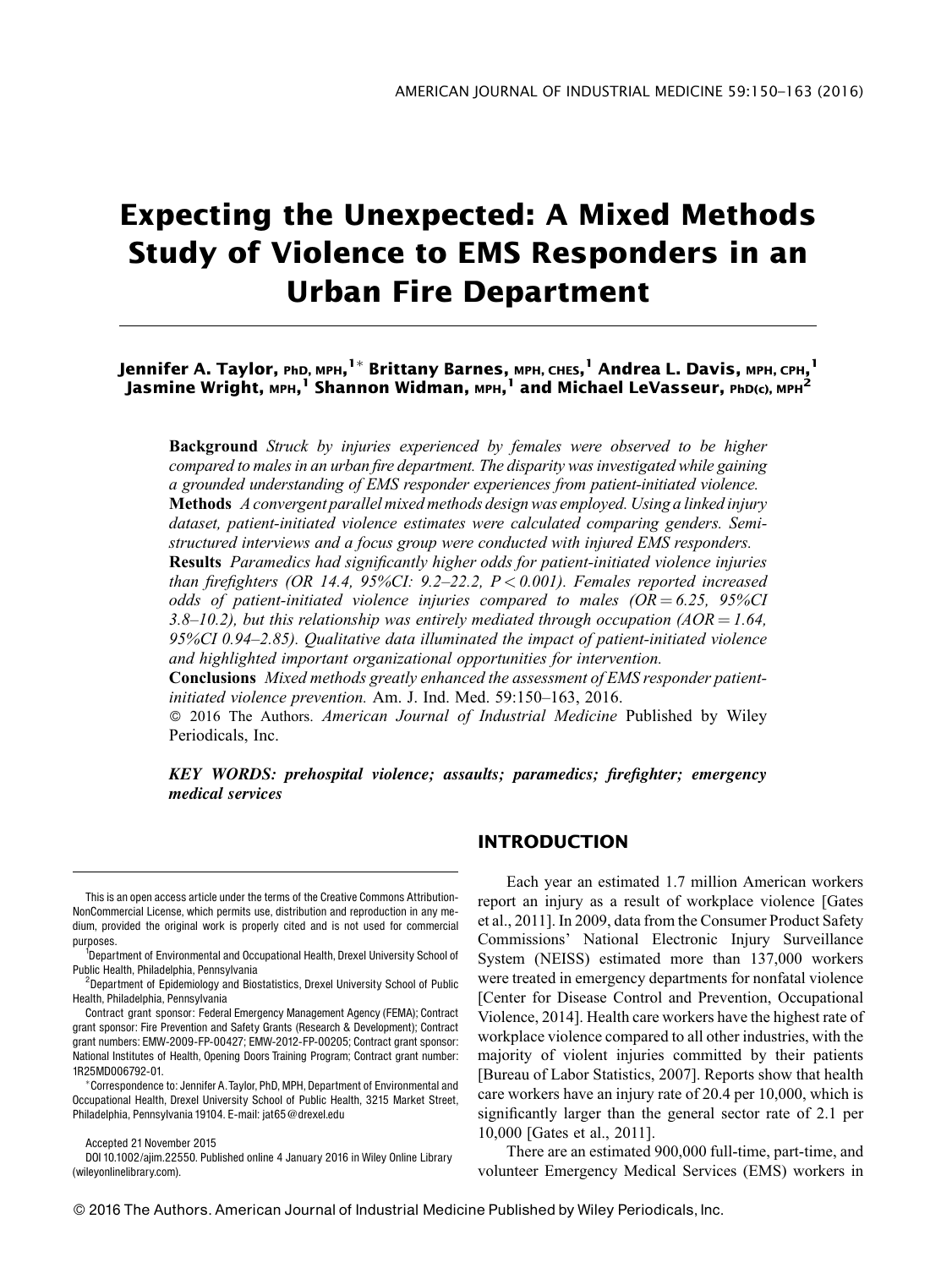the United States who treat 22 million patients a year [Maguire and Smith, 2013]. EMS workers have a variety of responsibilities that include responding to emergency calls, providing clinical care in the field, and transporting patients to hospitals and health care facilities [Center for Disease Control and Prevention, Emergency Medical Services Workers, 2014]. In 2012, an estimated 2,400 EMS workers visited U.S. hospital emergency departments to treat an injury resulting from work-related violence [Center for Disease Control and Prevention, EMS Workers Injury and Illness Data, 2014]. Maguire estimated that patient-initiated violence to paramedics and EMTs occur in 1–2% of all nonfatal injuries in Australia and the United States, respectively [Maguire and Smith, 2013; Maguire et al., 2014]. A survey of paramedics from two Canadian provinces found 75% of respondents experienced violence in the last year, with verbal assaults more common than physical [Bigham et al., 2014].

In a previous research study, we confirmed this violence problem among EMS responders by examining data from the National Fire Fighter Near Miss Reporting System, an international voluntary reporting system created by the International Association of Fire Chiefs [\(www.](www.nationalnearmiss.org) [nationalnearmiss.org](www.nationalnearmiss.org)). We reviewed emergency medical call reports and analyzed their narrative text fields. Of 185 reports, violence was the most commonly identified mechanism of near-miss or injury ( $n = 48$ ). We found that emergency medical responders were threatened or assaulted by patients as well as family members and bystanders. Common underlying factors included: violent patients, patients with a mental health issue, and patients with particular health conditions (e.g., seizure, hypoglycemia) [Taylor et al., 2015].

#### METHODS

We analyzed data from the Firefighter Injury Research and Safety Trends (FIRST) project to investigate the patientinitiated violence issue more deeply in an urban, inner city department. FIRST was funded by the Federal Emergency Management Agency (FEMA) to research and develop a U.S. non-fatal firefighter injury surveillance system. The career fire department we selected protects a population of over 1 million people. According to the National Fire Protection Association, there are approximately 45,000 fire departments in the United States that serve populations of this size [National Fire Protection Association, 2014].

We employed a convergent parallel mixed methods design [Creswell and Plano Clark, 2011]. Data are collected in a fairly simultaneous fashion, analyzed separately, and then results are combined into an overall interpretation. The point of such design is to use the strengths of one method to compensate for the weaknesses of the other and vice versa. Both results are combined to increase understanding of the phenomenon under study. This protocol received approval from the Drexel

University Institutional Review Board and the Department of Homeland Security's Regulatory Compliance Office.

## Quantitative

The study population included uniformed fire department paramedics and firefighters who were on the roster as active employees from 2005 through 2013. In order to maximize the detection of all injuries for the study period, we linked data from workers' compensation, the fire department's safety office first report of injury, and the city's accident injury and illness report. Injuries were linked by payroll identification number and then de-duplicated across all databases. Proportions of injuries were examined by cause and gender. For patient-initiated violence-related injuries, chi-square tests for independence and odds ratios were calculated for gender, patient-initiated violence, and occupation.

Assessment of the causal mechanism of gender and occupation on patient-initiated violence to paramedics was done in two ways. First, heterogeneity of effects was used to assess the modifying effect of occupation on the associations observed between gender and patient-initiated violence. The effect of gender on patient-initiated violence was calculated across strata of occupation and effect estimates compared.

Second, the Sobel method was used to assess the mediating effect of occupation on the association between gender and occupation [Sobel, 1982]. In short, we wanted to explore the direct effect of gender on patient-initiated violence as well as the indirect effect of gender on patient-initiated violence that is mediated through the effect of occupation.

## **Qualitative**

To gain deeper insight regarding the experiences of paramedics and EMTs who experienced a patient-initiated violent injury, we conducted grounded theory qualitative research that utilized interviews and one focus group.

Participants were selected for this study via purposeful sampling, in order to select participants who shared the same characteristic of a patient-initiated violent experience. The fire department human resources division provided contact information for paramedics and EMTs currently employed by the fire department who reported a patient-initiated violent injury in the past five years. Paramedics and EMTs were invited by phone and followed-up by email to participate in the study. We also used a "snowball sampling" approach, in which participants were asked to help us identify other potential colleagues who had been injured for study participation.

A total of ten paramedics and EMTs from the fire department participated in the qualitative phase of the study. Five 1-hr individual interviews and a 2-hr focus group with five participants were conducted. The focus group was intentionally composed of female paramedics to explore experiences and opinions about the observed increased risk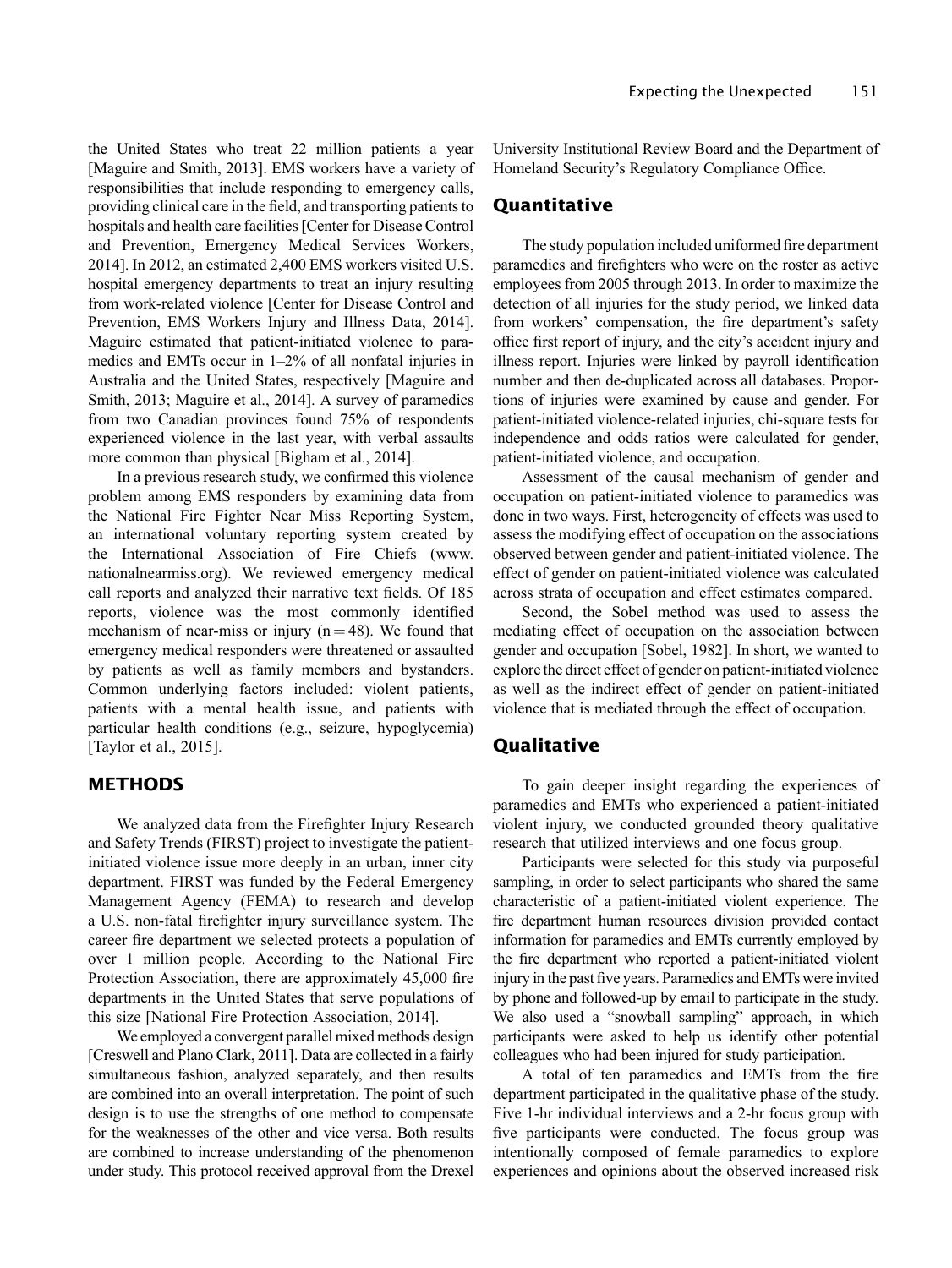to women from patient-initiated violence. After collecting and reviewing the qualitative data collected, we achieved thematic saturation after speaking with ten participants across five interviews and one focus group.

The interviews and focus group took place at a location of the subject's choosing (e.g., at the participants home, fire station, researcher office, etc.). Only participants and researchers were present for all interviews and the focus group. Prior to meeting for this research, the researchers knew none of the participants. Each participant signed an informed consent and were made aware of the minimal risks involved in participating in this research. The interviews and focus group were conducted by JAT and BB, both of whom are female public health researchers with training in qualitative data collection. The interviews and focus group were audio recorded in a private room to ensure confidentiality and privacy. Instruments used to collect data included a demographic form and a semi-structured interview guide seen in (Table I). Field notes with preliminary reflections and reactions from the focus group were recorded by BB.

The audio files from the interviews and focus groups were transcribed for data analysis by a professional transcription service. Transcripts were shared with all research participants. One participant provided feedback to researchers after reviewing their transcript. The transcripts were de-identified and verified by a research team member

#### TABLE I. Semi-Structured Interview Guide

WARM UP QUESTIONS: Tell me what it is like to work as an EMT in [city name]. INCIDENT SPECIFIC QUESTIONS: Tell me about the assault you experienced while on a medical run? Tell me about the factors that led up to your injury? Patient contributions to the event? Your contributions to the event? Fire Department contributions/resources you need from the department? PSYCHOLOGICAL QUESTIONS: Tell me about the emotions you experienced during the incident. How comfortable did you feel reporting your experience after being assaulted? Can you tell me about the process/system in place to report incidents such as the one you experienced? Was there a follow up to ensure medical treatment or counseling had been provided after the incident? After experiencing this episode of violence, please describe how it has impacted you: personally (relationships with others)? Professionally (at work)? GENERAL ASSAULT QUESTIONS: How do you feel about the idea of being assaulted as "a part of the job"? Have you ever witnessed another colleague being assaulted on a medical run or heard them discuss being assaulted while working? POLICY QUESTIONS: Are you aware of a written workplace violence policies or procedures? If yes, as best as you can, please explain what the policy entails? If no, what type of policy would you recommend to have a safer work environment? What are your thoughts about the Employee Assistance Programs (EAP)? Offered by the City? Offered by the Union? LEADERSHIP QUESTIONS: How do you feel about the quality of the job leadership is doing to address this issue? Can you tell me about the kind of training you received regarding assaults and/or how to protect yourself during a high risk encounter? How comfortable do you feel making suggestions to management about corrective actions that should be taken once an assault has occurred? PREVENTION QUESTIONS: What are your ideas about how assaults can be prevented? What are your thoughts about the following prevention suggestions? Would having known violent calls flagged in the system be helpful? Would physical barrier (i.e. barricade tape?) assist in keeping EMTs safe? Would simulation training or other training classes increase skills to keep EMTs safer? How do you feel about male–female partners on medical runs as a prevention strategy? CLOSING QUESTION: Those are all of the questions we have for you today, is there anything else you would like to add before we end?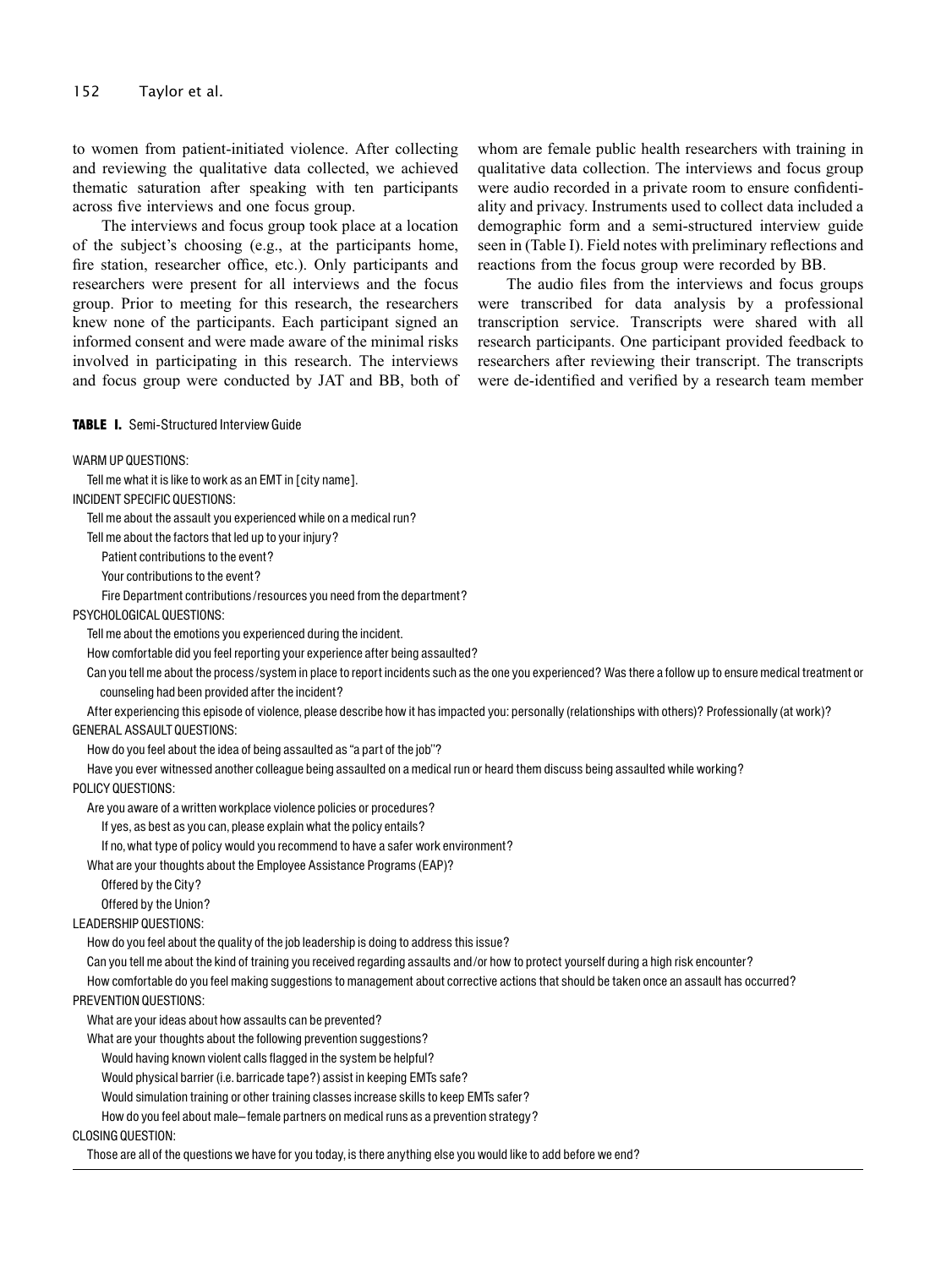#### **TABLE II.** Qualitative Coding Structure

#### Qualitative coding categories

| Perceptions of paramedic and EMT work         |  |  |  |
|-----------------------------------------------|--|--|--|
| Job risk                                      |  |  |  |
| Community expectations and misuse of services |  |  |  |
| Family members/bystanders                     |  |  |  |
| Relationship with police                      |  |  |  |
| Assault experienced                           |  |  |  |
| <b>Risk factors</b>                           |  |  |  |
| Substance abuse                               |  |  |  |
| <b>Mental health</b>                          |  |  |  |
| <b>Medical condition</b>                      |  |  |  |
| History of violent behavior                   |  |  |  |
| Abuse                                         |  |  |  |
| Injury sustained                              |  |  |  |
| Time or money loss                            |  |  |  |
| Legal process and outcomes                    |  |  |  |
| Psychological effects                         |  |  |  |
| Coping strategies                             |  |  |  |
| Organization                                  |  |  |  |
| Policies, procedures and practices            |  |  |  |
| Leadership                                    |  |  |  |
| Fear of being transferred/punished            |  |  |  |
| Fatalism of the system                        |  |  |  |
| Individual perceptions                        |  |  |  |
| Communication                                 |  |  |  |
| Interdepartmental                             |  |  |  |
| Reporting incidents                           |  |  |  |
| <b>Dispatch</b>                               |  |  |  |
| Gender                                        |  |  |  |
| Race                                          |  |  |  |
| Employee Assistance Program (EAP)             |  |  |  |
| <b>Prevention interventions</b>               |  |  |  |

for accuracy. All quotations presented within this manuscript have been assigned pseudonyms to further ensure speaker anonymity. A coding structure was developed by the research team (Table II) to allow researchers (BB & JW) to code the data using NVivo qualitative data analysis software (QSR International Pty Ltd. Version 10, 2012). As the transcripts were coded and analyzed, the researchers looked for patterns in attitudes and beliefs across emergent themes, as well as contrasting viewpoints.

# RESULTS

#### Quantitative

defines struck by injuries as "cases in which the injury was produced by the impact created by the source of injury, rather than by the injured person," (e.g., struck by patient, struck by motor vehicle). This is in contrast to striking against or stepping on injuries that are "cases in which the injury was produced by the impact created by the person, rather than by the source" (e.g., striking against a moving part of machine, stepping on sharp object). Data from 2005 to 2013 injury reports showed that most causes of injury were of relatively equivalent proportions between males and females. However, 21% percent of female injuries had "struck or injured by" as their cause of injury compared to 13% of male injuries, a significant difference (Z-Score 3.8466, P-value <0.00012) (Table III).

There were no additional quantitative data to explain the differences, so we reviewed female "Struck or injured by" narratives from the Safety Office's first report of injury. Excerpts from these narratives are shown in Table IV.

We postulated that the difference in proportion of "struck or injured by" events by gender were due to patientinitiated violence. From our linked master dataset, we tabulated all patient-initiated injuries including struck by, cut by, pushed by, etc. We calculated odds ratios and observed that women were six times as likely as men to report a patient-initiated violent injury  $(OR = 6.25, 95\% CI)$ 3.8–10.2). We shared these findings with our stakeholders (e.g., fire department, the local chapter of the union, and the city's risk management department). Our stakeholders suggested that women were more likely to be paramedics than firefighters, so we conducted tests of association among the variables gender, occupation, and patient-initiated violence. In order to do this, we had to acquire new data from the human resources department in the form of a roster to identify the ranks of the individuals and remove anyone who had retired or separated from service. As this took time and modifications to the IRB, we initiated the qualitative portion of the study described in the next section.

Once we had the quantitative data from human resources, we were able to calculate numerators and denominators for patient-initiated violence by gender and occupation (Table V).

We found that women were more likely than men to experience a patient-initiated violent injury (OR 6.25, 95% CI: 3.8–10.2). Confirming the perceptions of our firefighter advisory board, we observed that women were more likely to be paramedics then firefighters (OR 15.3, 95%CI: 11.2–21). We also found that paramedics were more likely than firefighters to experience a patient-initiated violent injury (OR 14.4, 95%CI: 9.2–22.2). Because our chi-squared estimates posited that gender could be a confounder, we stratified the test of association between patient-initiated violent injury and occupation by gender. Male paramedics were at increased odds of patient-initiated violent injury compared to male firefighters (OR 12.7, 95%CI: 7.7–21), and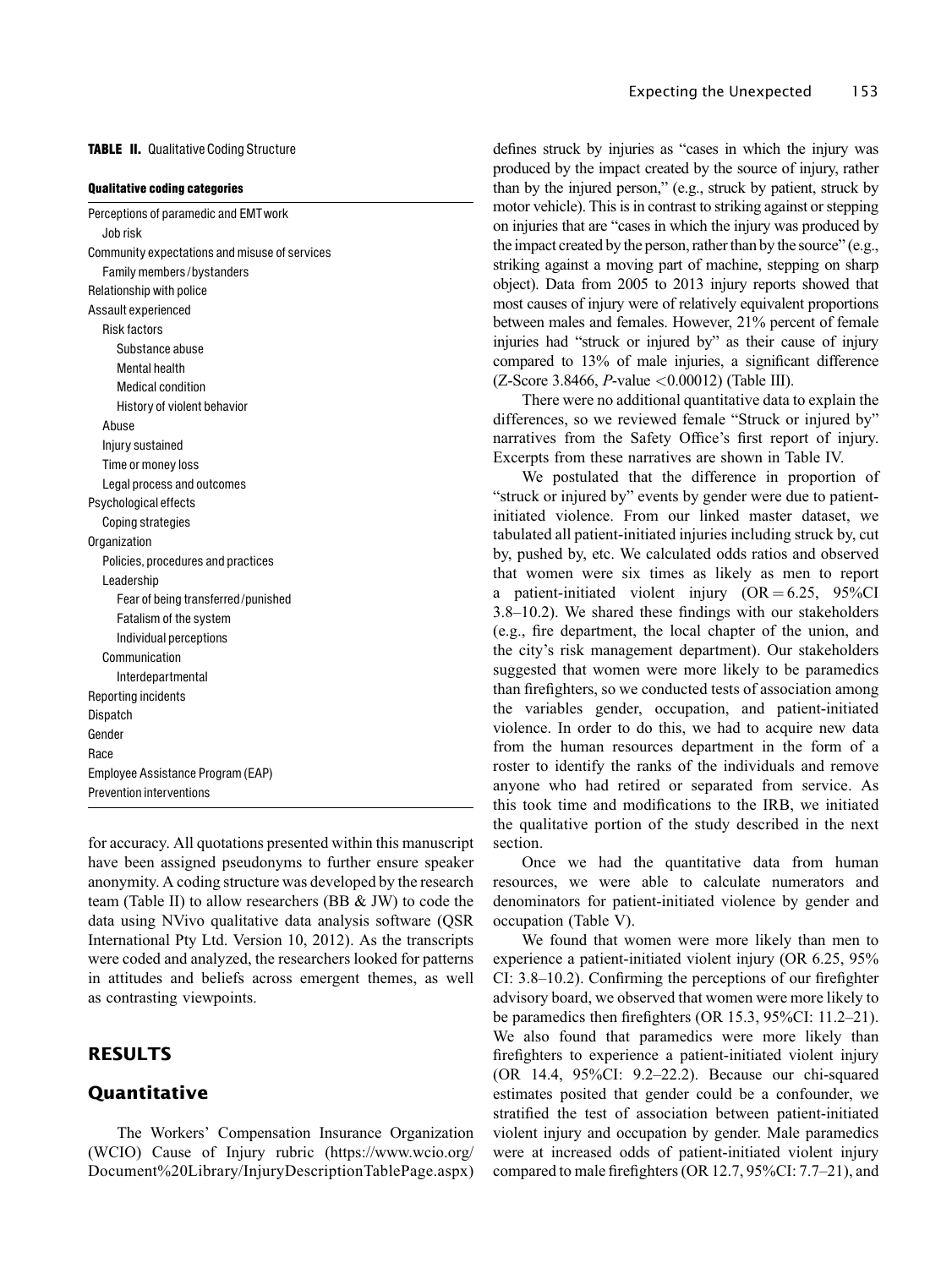#### 154 Taylor et al.

#### TABLE III. Main Causes of Firefighter Injury, 2005-2013

| <b>Cause category</b>               | <b>Total</b>    | <b>Female</b> | Male            |  |
|-------------------------------------|-----------------|---------------|-----------------|--|
| Strain or injury by                 | 638 (26.91%)    | 86 (30.82%)   | 552 (26.39%)    |  |
| Fall, slip, or trip injury          | 409 (17.25%)    | 50 (17.92%)   | 359 (17.16%)    |  |
| Burn or scald-heat or cold exposure | 384 (16.20%)    | 9(3.23%)      | 375 (17.93%)    |  |
| Struck or injured by                | 325 (13.71%)    | 59 (21.15%)   | 266 (12.72%)    |  |
| Miscellaneous causes                | 281 (11.85%)    | 35 (12.54%)   | 246 (11.76%)    |  |
| Cut, puncture, scrape injured by    | 104 (4.39%)     | 5(1.79%)      | 99 (4.73%)      |  |
| Motor vehicle                       | 101 (4.26%)     | 16 (5.73%)    | 85 (4.06%)      |  |
| Caught in, under, or between        | 71 (2.99%)      | 12 (4.30%)    | 59 (2.82%)      |  |
| Striking against or stepping on     | 58 (2.45%)      | 7(2.51%)      | 51 (2.44%)      |  |
| Total                               | 2,371 (100.00%) | 279 (100.00%) | 2,092 (100.00%) |  |

TABLE IV. Sample NarrativesWhen the Injured Employee Is Female and the Case of ''Struck or Injured By'' Was Reported

Laceration/eye and head employees struck by patient on head resulting in laceration above eye

- Contusion/lower arm, jaw/shin and both breast Employee was hit on the arm during the struggle with patient
- Contusion/laceration, eye employee was punched in the face by a drunkard
- Contusion/chest Employee was tackled by a large man in chest area

Contusion/pointer finger, shoulder, way assaulted by a combative patient

Contusion/knee employee was struck by a patient in the knee

Contusion eye while escorting patient to triage employee was punched in eye

**Struck by patient multiple contusions** 

Contusion/mouth performing EMS duties patient head butted employee on the jaw

Sprain/forearm, wrist in transport patient became combative and pushed employee down

Emphasis added (bold).

TABLE V. Odds Ratios Comparing Gender, Occupation, and Patient-Initiated Violence (Assault)

| Gender versus assault                   | Assault | No Assault | Total |                     |                |
|-----------------------------------------|---------|------------|-------|---------------------|----------------|
| Female                                  | 24      | 167        | 191   | <b>Odds Ratio</b>   | 6.25           |
| Male                                    | 67      | 2,916      | 2,983 | Confidence Interval | (3.83, 10.23)  |
| Total                                   | 91      | 3,083      | 3,174 | P-value (yates)     | < 0.001        |
| Occupation versus female                | Female  | Male       | Total |                     |                |
| Paramedic                               | 112     | 253        | 365   | Odds Ratio          | 15.3           |
| Firefighter                             | 79      | 2,730      | 2,809 | Confidence Interval | (11.16, 20.97) |
| Total                                   | 191     | 2,983      | 3,174 | P-value (yates)     | < 0.001        |
| Occupation versus assault               | Assault | No assault | Total |                     |                |
| Paramedic                               | 56      | 309        | 365   | <b>Odds Ratio</b>   | 14.36          |
| Firefighter                             | 35      | 2,774      | 2,809 | Confidence Interval | (9.27, 22.27)  |
| Total                                   | 91      | 3,083      | 3,174 | P-value (yates)     | < 0.001        |
| Males only: occupation versus assault   | Assault | No assault | Total |                     |                |
| Paramedic                               | 34      | 219        | 253   | Odds Ratio          | 12.69          |
| Firefighter                             | 33      | 2,697      | 2,730 | Confidence Interval | (7.70, 20.89)  |
| Total                                   | 67      | 2,916      | 2,983 | P-value (yates)     | < 0.001        |
| Females only: occupation versus assault | Assault | No assault | Total |                     |                |
| Paramedic                               | 22      | 91         | 113   | Odds Ratio          | 9.31           |
| Firefighter                             | 2       | 77         | 79    | Confidence Interval | (2.12, 40.85)  |
| Total                                   | 24      | 168        | 192   | P-value (yates)     | 0.001          |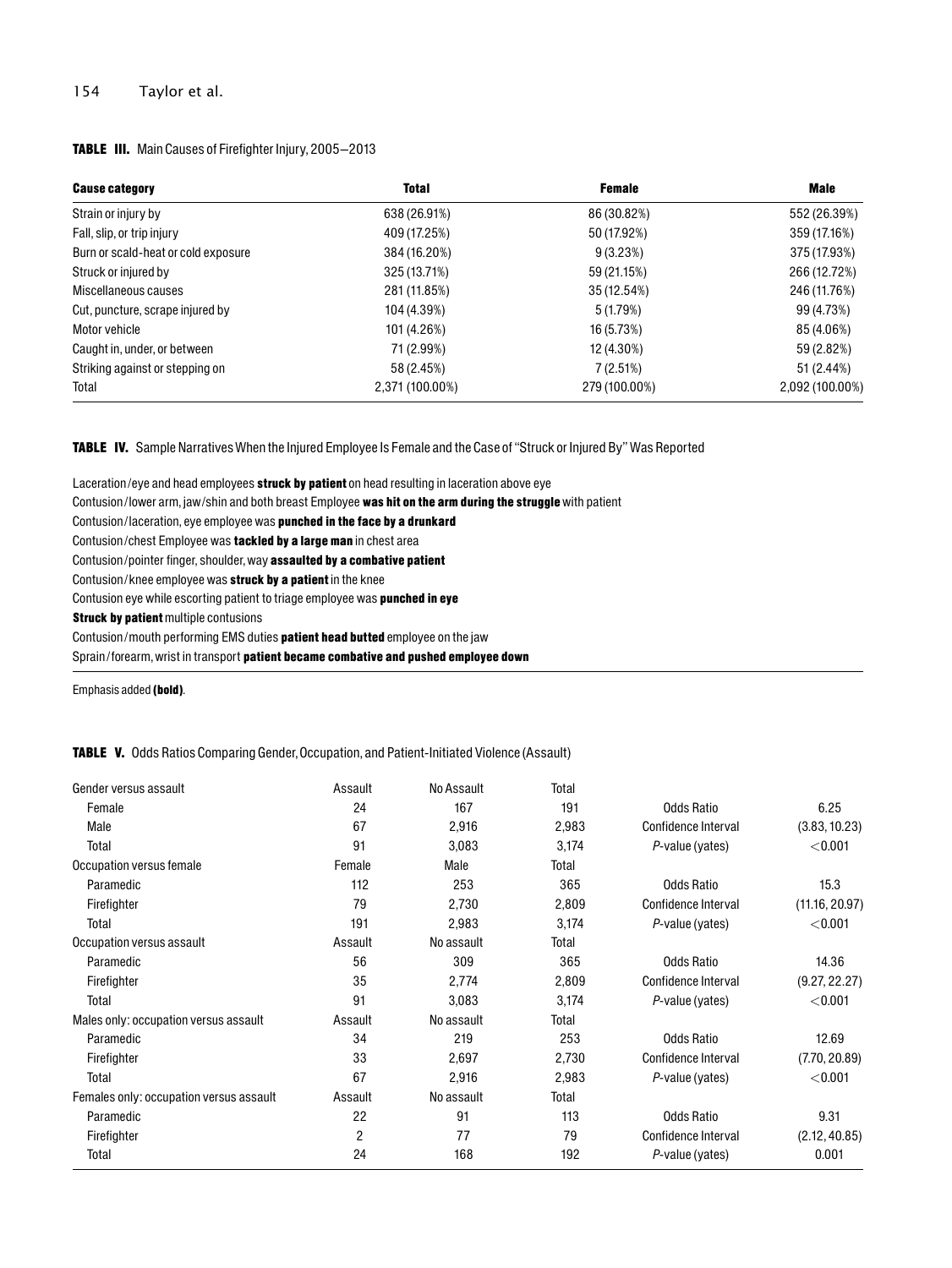

FIGURE 1. Assessing mediation effects of occupation.

female paramedics were at increased odds of patient-initiated violent injury compared to female firefighters (OR 9.3, 95%CI: 2.1–41). As the stratification did not equalize the effect estimates, we suspected effect modification by gender; however, the test for heterogeneity effects was not statistically significant ( $P = 0.708$ ).

We then analyzed the potential mediating effect of occupation on the association between gender and patientinitiated violent injury (Fig. 1). The crude association of gender and of 6.26 (95%CI 3.83–10.23) became nonsignificant after controlling for the effect of occupation (OR 1.64; 95%CI 0.94–2.85). The Sobel test for mediation showed a significant result ( $z = 8.34$ ,  $P < 0.001$ ). It was concluded that occupation mediates the association between gender and patient-initiated violent injury completely.

#### **Qualitative**

A total of ten paramedics and EMTs who had been violently injured by patients in the line of duty from the fire department participated in the qualitative phase of the study (Table VI). One hour individual interviews  $(n = 5)$  and one 2-hr focus group  $(n = 5)$  were conducted.

From the NVivo coding of narratives, eight themes emerged relating to the paramedic's experience of their patient-initiated violent injury. The most salient qualitative themes were: factors relating to underreporting, dispatch, community expectations, psychological impact, leadership/ policy, the legal process, training, and the work environment. Some emergent themes (e.g., dispatch and the psychological impact) were unanticipated.

EMS responders work in confined spaces in very close proximity to patients. The nature of their work requires them to be face to face with their patients as they intubate, insert

#### Expecting the Unexpected 155

TABLE VI. Participant Demographics

| Sex (n)                         |           |
|---------------------------------|-----------|
| Female                          | 7         |
| Male                            | 3         |
| Age (years)                     |           |
| Range                           | $27 - 57$ |
| Mean                            | 39        |
| Years as EMT/Paramedic          |           |
| Range                           | $3 - 18$  |
| Mean                            | 13        |
| Years with department           |           |
| Range                           | $3 - 18$  |
| Mean                            | 10        |
| <b>Education level</b>          |           |
| Some college                    | 3         |
| <b>Technical school</b>         | 4         |
| 2 year college/Associate degree | 1         |
| 4 year college                  | 1         |
| Graduate school                 | 1         |
| Ethnicity (n)                   |           |
| White/Caucasian                 | 5         |
| <b>Black/African American</b>   | 4         |
| Hispanic/Latino                 | 1         |

IVs, or stabilize wounds. The following quotes exemplify how quickly a patient-initiated violent injury can unfold during these interactions and how unaware a medic may be of its possibility:

I have been kicked, punched, bitten, spit on, verbally abused. You name it, I've had it all. (Elizabeth, Paramedic)

And I put my hand on his back and, you know, was rubbing his back... and he just jumped up and punched me right in the face... (Nicole, Paramedic)

He's sitting on the stretcher, and I'm standing up. He puts his one arm on the stretcher to transfer, and just comes up and punches me in my mouth with everything he had. (John, Firefighter-EMT)

## Factors Relating to Underreporting

In response to our initial quantitative finding that females had a sixfold higher odds of reporting patientinitiated violent injuries compared to males, we showed participants the data and asked them to share their thoughts. Participants indicated that the gender differences were attributed to reporting issues. The gender predilection was credited to male paramedics and EMTs not wanting to appear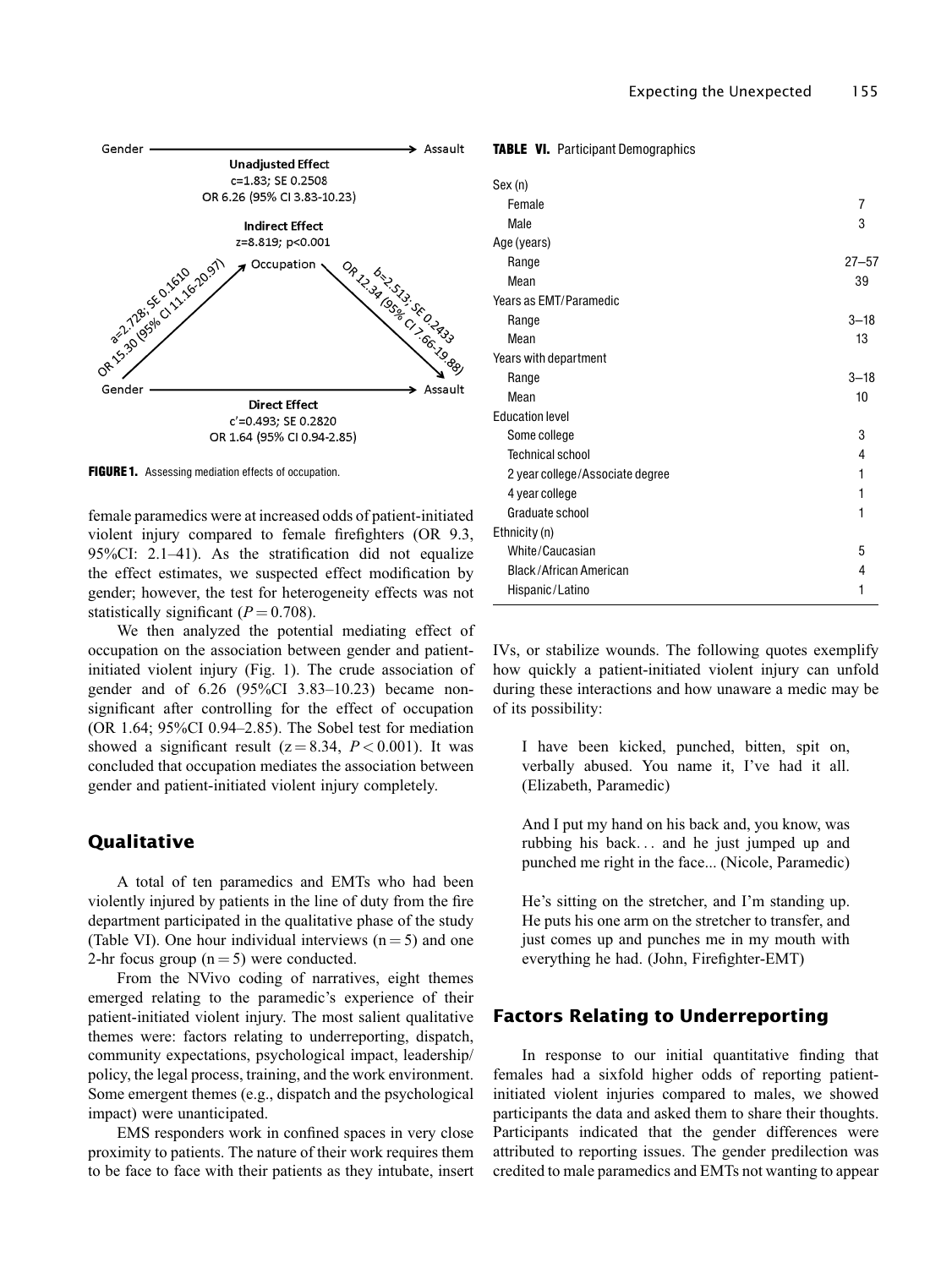"weak" by reporting violent incidents, particularly by female patients.

I believe that men, they suck up more than we do. They have a rep to keep. Their thing is  $-$  what [would] I look like telling them somebody bit me, what [would] I look like saying the chick punched me in my head... (Kelly, Paramedic)

Participants also explained that the gender difference could be due to females feeling more motivated to report an incident to ensure the protection of their jobs (i.e., an employee who reports their job-related injury to workers' compensation retains their tenure and benefits in the fire department):

I think because men view it as a weakness if you report an injury. Like I seen guys get really injured badly and they won't report it, but ...I know as a female....I'm going to report it, because I know I have to prove that I got injured on the job. But most guys will shake it off. (Mary, Firefighter-EMT)

We also heard from the participants that females can be viewed as "easy-targets" and as "de-escalators," depending on the situation. Participants explained that male patients are more willing to intimidate a female and are less reluctant to be aggressive if being treated by a male paramedic or EMT. A female paramedic from the focus group agrees with this concept explaining: "We present ourselves as professionals. And we are also females. Females in general, people tend to believe are passive weaklings. Men are perceived to be stronger" (Nicole, Paramedic). In contrast, we also heard that females have the ability to diminish the likelihood of a violent encounter by verbally deescalating situations. "They're very – very good with the words. That's what I've noticed about [working] with a female partner is they try talking someone down a lot" (James, Firefighter-EMT).

Several participants discussed normalization of risk, and how as tenure within the profession goes up, experiencing a patient-initiated violent injury becomes an expected part of the job. Participants rationalized their risk as typical, especially when the patient is elderly, ill, or has a certain medical condition (e.g., hypoglycemia, seizures, mental health issue, etc.). Many participants appeared sympathetic to these types of combative patients and made individual judgments about whether the incident warranted reporting. For example, a female paramedic rationalized her decision not to report a violent incident with an older, combative female patient stating:

...she swung, but she caught my glasses. So [she] just brazed me. But like we said, we suck up so much. I didn't even call nobody. I didn't even tell – I didn't even report it because okay, she's old, she's upset. I understand she's upset (Kelly, Paramedic).

Additionally, the interpretation of what constitutes the definition of a patient-initiated violent injury can influence a responder's decision to report. For example, a male paramedic explained that "wrestling with people" does not warrant reporting and "comes with the job" (James, Firefighter-EMT). We learned that males are less likely to see certain interactions such as pushing or a tap on the chest as patient-initiated violence.

# Dispatch Information

The dispatch/911 center is the first point of contact for the community when reporting medical emergencies. The way in which the dispatch center handles a medical call can determine how the remaining healthcare experience will unfold, for both the paramedic and the patient. Participants stated that they often feel a disconnect with the dispatchers:

We're dispatched in way too many incidents that we have no idea what we're walking into. And when we ask dispatch what it is, they're very vague – 'oh, I don't know'...That's what we walk into everyday. (James, Firefighter-EMT)

Participants felt that dispatchers are oftentimes not collecting enough background information on calls. This has been a concern with which many medics and EMTs expressed frustration. They believe the dispatchers do not listen to the needs of the medics, which places them in dangerous situations:

...because again, our dispatch system doesn't have our backs and doesn't listen to what we ask for. And I can say I know a lot of members on the street don't feel comfortable if – ever something serious would have happened with the way our dispatch system works because they don't listen to us. (James, Firefighter-EMT)

Another sentiment that was expressed from the participants is the feeling that dispatchers do not realize that they are working with the EMS providers and not above them:

A lot of times we feel very disconnected from the dispatch center. They send us in situations that we don't feel safe with and when we ask more questions, we're therefore yelled at by them. They feel they're our supervisors, which is not the case at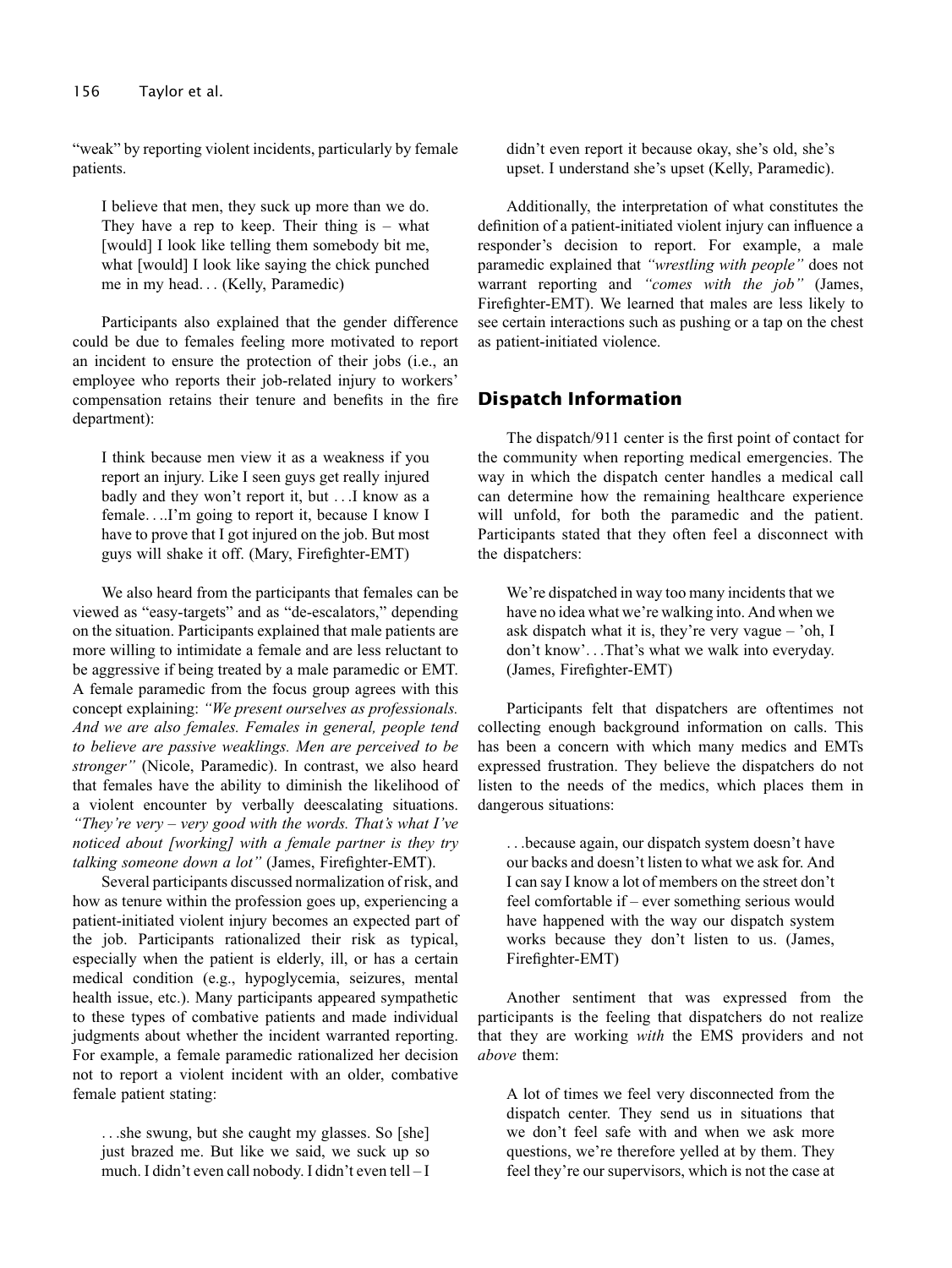all. They have no repercussions for any actions that they take." (James, Firefighter-EMT)

The issue of feeling unsafe and unprotected oftentimes stemmed from the actions of the dispatchers. Participants revealed that they often felt disconnected when they asked for assistance or backup. Many paramedics and EMTs shared occurrences where there were lapses in time before the dispatchers would send a police assist, leaving medics vulnerable to a possible patient-initiated violent injury. This was emphasized by participants who stated:

I don't even wait, because if you press the button, dispatch will say are you declaring an emergency? And then if you don't answer, [dispatch says] "Medic, Medic, are you declaring an emergency"? They say it like three times before they say okay, it must be an emergency. So when I press my button, I need help now. (Nicole, Paramedic)

But as far as I know, the department has no standard on if we need a backup...what we're supposed to do. I understand that...when we request an assist, a protocol for semi-assist, which is a ladder, an engine, and a chief, but at the same time, if we don't get that when we request it, there's no backup protocols at all. I mean the example I used a few minutes ago with the person requesting an assist and he never got it, he was put in a very dangerous situation. (James, Firefighter-EMT)

# Community Expectations

Participants discussed what they think the community expects from their services, and how they are expected to act while meeting those expectations. This was a predominant theme that appeared in every interview and the focus group. One viewpoint expressed by participants was the idea that community members are calling 911 and EMS services for non-emergent needs resulting in the paramedics feeling like little more than a ride to the hospital:

...people think that we're there to be their taxi service and they talk to us the way they want to and we're not allowed to raise an eyebrow to them. That is the way people see us." (James, Firefighter-EMT)

Along with feeling frustrated at being seen as merely a taxi service, this participant is also bringing up the idea of professionalism while out in the field. Multiple participants explained that they felt community members have a shared understanding that EMTs and paramedics must remain professional at all times, and that knowledge can

sometimes influence the way medical providers are treated in the field:

...and your hands are tied with that. Not like I'm out to physically assault anybody, but a lot of the things that you hear and a lot of the ways that you're expected to act because the patient knows that your hands are tied, that kind of gives you a different level of treatment towards them, and it's hard. (John, Firefighter-EMT)

All participants described how they believe that the community has learned how to work the 911 system to their advantage, often calling 911 for non-emergent medical issues, or entirely non-medical issues.

We get calls for...the remote...I mean, they were bedridden or whatever. You know what I mean? Or I mean, there's calls where people said I needed my remote over here. (John, Firefighter-EMT)

Participants talked in tones of fatalism regarding their job risk:

But the problem is, is I guess when we're assaulted they're not arrested because they're intoxicated or because they have a mental emotional problem, and so they tend to do it over and over again. There is no repercussion for their actions. I mean that's my personal opinion. Then there is a lot of drug use and there is a lot of alcoholism and just no respect period for life. (Mary, Firefighter-EMT)

I don't know if you can ever fix it. You can educate people but people are going to call. Their emergency is their emergency. We  $-$  I can say it's not an emergency but they think it's the worst thing that ever happened to them today. We could put in deterrents, but I mean right now the [City name] does not charge for an ambulance to come to your house. There needs to be a way to make these people pay. If it's – if you're going to call the ambulance, this is how much it costs. That would definitely be a deterrent and of course, education. I think we could definitely do a better job with education. (Robert, Firefighter-EMT)

Participants reflected on how this sense of entitlement puts them in danger every time they need to respond to a nonemergent call because they drive with the same lights, sirens, and speed they would for a true medical emergency. A female paramedic explains:

People don't realize that it's not just about your loved one that you call for. You're jeopardizing also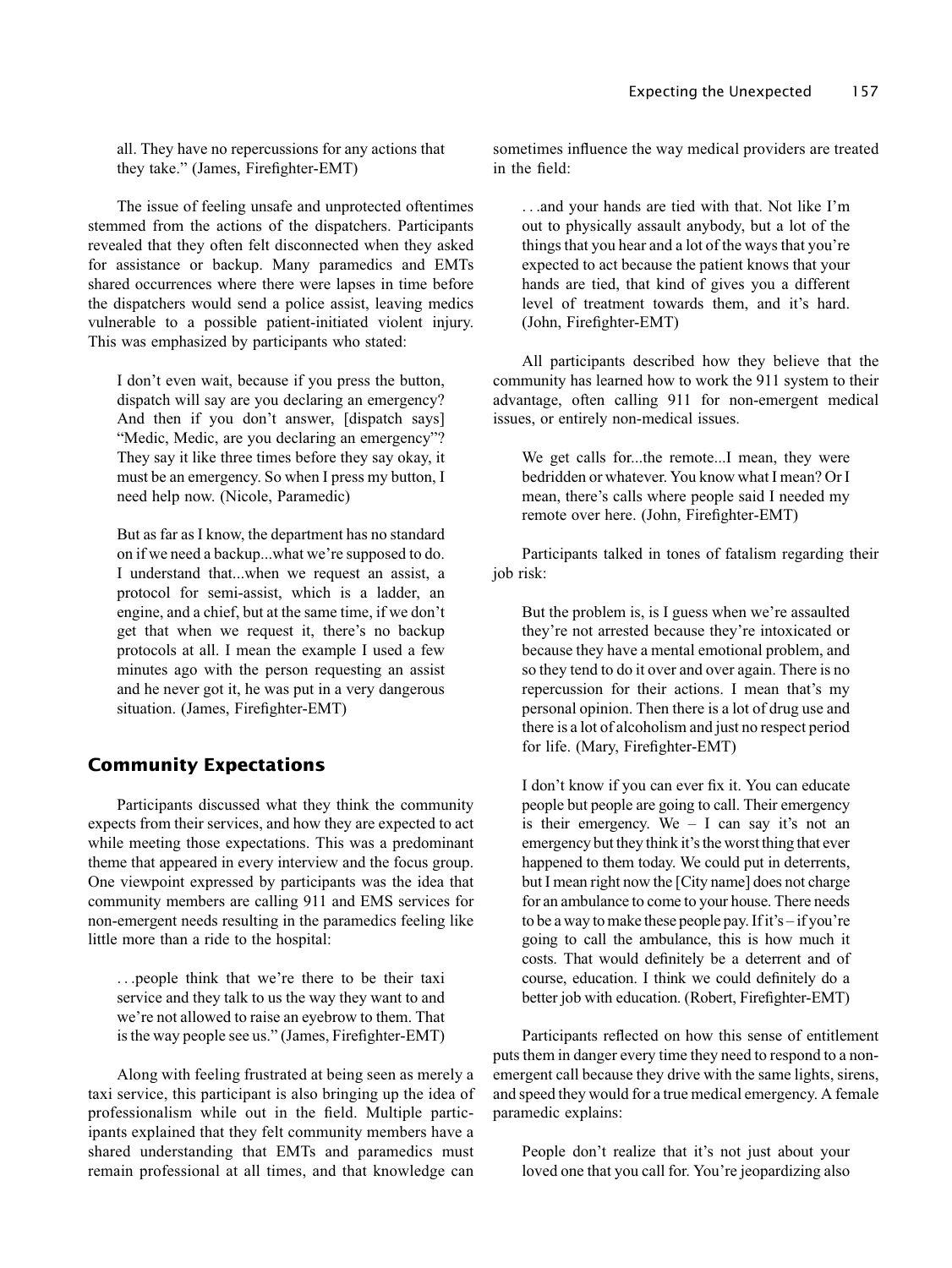the people who you call to respond to your house. You've gotta think – they don't think about us. It's always just them, them, them. (Anna, Paramedic)

# Psychological Impact

Although we asked participants about the physical injury they sustained after a patient-initiated violent injury, we were surprised by their interest in discussing the event's psychological impact. Participants spoke about feeling defensive, anxious, and detached after facing a violent encounter. A female paramedic shared how her interactions with patients changed after experiencing a violent encounter:

I'm more like ready...I don't get that close to a patient that I feel...can become combative to me...there's a look about a lot of them. You just know that they're not happy when you pull up, and they're not happy for a reason. They're gonna take it out on somebody. I don't get close to them. I sit behind them. I put my monitor sideways with my blood pressure cuff and pulse on them. They're strapped in, seat belted. I'm not, so I can run out the side door if I need to. But I'm not getting too close. (Jane, Paramedic)

This change in approach can have implications for the quality of care that a paramedic or EMT provides in that care may be compromised after experiencing a violent attack:

...it's always....on your mind going forward. You know what I mean? You can only live by what happened to you in the past. And now your perception, the way I'm doing my job now, the way you're looking at stuff now is different. (John, Firefighter-EMT)

The subsequent vulnerability and negative psychological impact plays a significant role in whether an EMS responder chooses to report an incident and proceed with pressing charges against their attacker. It can also impact whether or not they are able to do their job properly.

# Leadership Support

Participants described the role that leadership plays when dealing with line of duty patient-initiated violent injury. The majority of the paramedics and EMTs felt unsupported by fire department leadership when an injury occurred:

...they're not saying 'oh, I hope you get better. I'm sorry this happened to you.' It is more like watch

yourself, and that's the way I take it. I feel like they're not concerned about my wellbeing. They're concerned about the patient and that I did a report, not my wellbeing. (Mary, Firefighter-EMT)

Paramedics and EMTs described a very different organizational response to a firefighter being injured versus an EMT being injured. Participants felt that firefighters were more strongly supported by the department when they needed medical attention, whereas EMTs and paramedics were often unsupported and rushed back into service due to staffing and resourcing needs.

So when you work in a department that's the majority of firefighters. And the minority is paramedics. It makes everything difficult for us to get our needs because the larger has the bigger voice, and we don't. (Jane, Paramedic)

Paramedics and EMTs commented that leadership might say they are supportive, but their actions do not always follow their words:

...the only thing that I could say is that if you want to be a role model to someone and you want people to be treated a certain way, then to do that, you need to start doing it and showing. I don't see that in this department at all. We have a big communication problem here, a big lack of communication. (Jane, Paramedic)

Participants expressed concern of being held liable by the fire department if they leave a scene out of regard for their safety without providing care. A male firefighter-EMT shares his apprehension with deserting a volatile patient in the back of an ambulance:

I can see myself getting in trouble for doing that, for abandoning the patient and [abandoning all my equipment]. If I get out of that medic unit and then all my drugs are stolen because he runs out the back of the door, I'm going to be held liable. And I feel like we're held liable more than we should be. (James, Firefighter-EMT)

Fear of punishment via transfer or retribution by leadership also appears to be related to the issue of underreporting. A male EMT explains, "I do feel that there are other members out there that, if they were injured, they feel that it could negatively impact, whether it's a promotion or a transfer that they're going for" (James, Firefighter-EMT). Another EMT agrees with this fear of reporting incidents because of the fear that it could negatively impact their career in the future: "You try to avoid having your name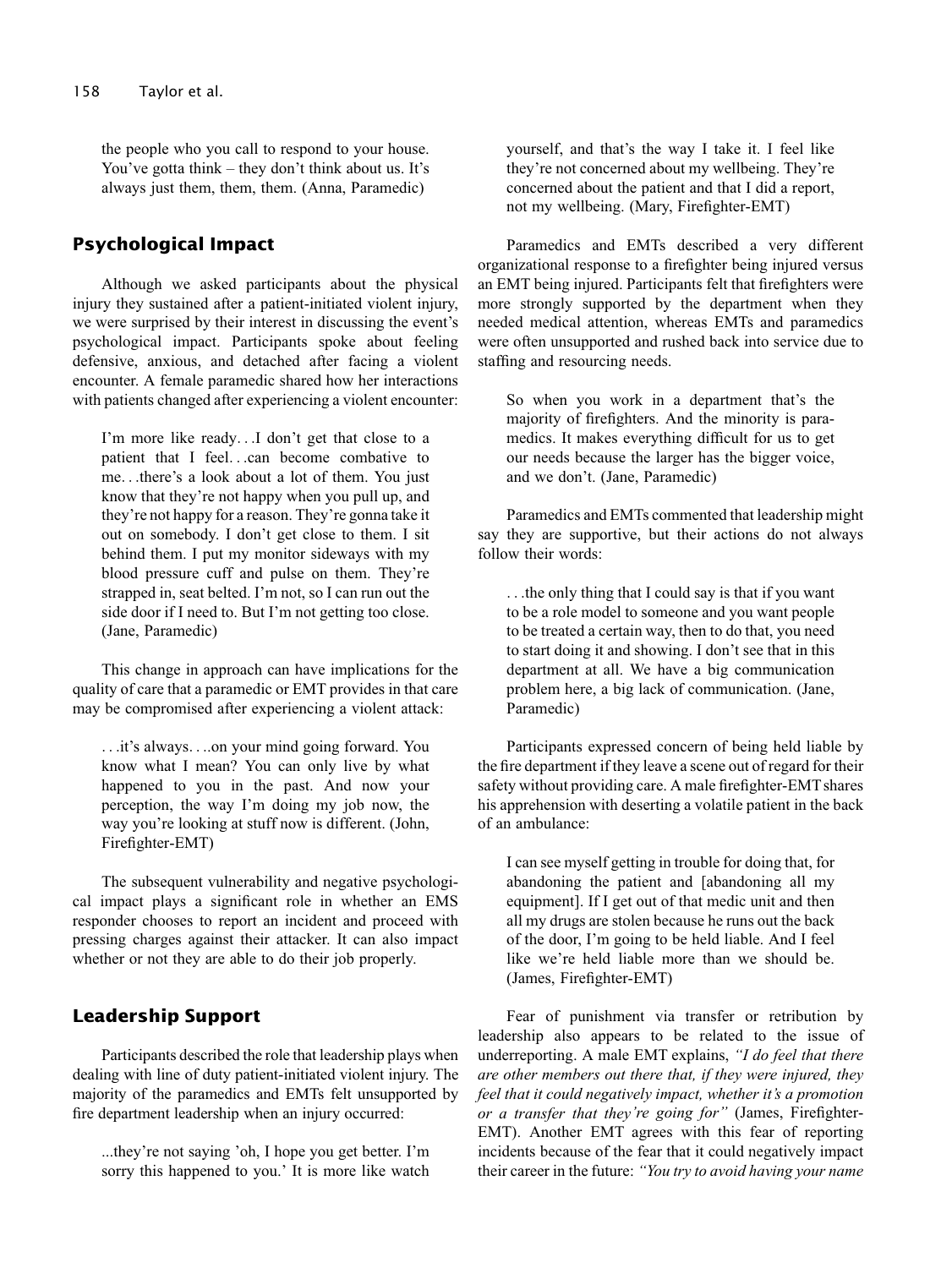go down there [Headquarters] at all. And that's why a lot of guys don't – they don't report anything" (Mary, Firefighter-EMT). Across all focus groups and interviews, participants described the important role that leadership can play and the value that a supportive organization can provide to a workforce that feels under-resourced and unsupported on the issue of patient-initiated violence.

## Legal Process

Assaulting a first responder is a felony in the state in which the study took place. Paramedics and EMTs reported multiple issues with the legal process and its varying outcomes after a patient-initiated violent injury occurred. Participants indicated that they felt re-victimized by the judicial process. The combination of having to face their assailants, having to retell their stories, and having no support from the fire department had a negative effect. One female paramedic shares her story:

...so you're in this room first of all feeling uncomfortable...I know no one here...[The man that] sexually assaulted me and physically assaulted me...I didn't know he was sitting right behind me the whole time. No one told me...And then he got up on the stand, and then they wanted me on the stand repeating in front of all these people I don't know what he had said to me word for word. That's embarrassing and humiliating. I just want to be out of here. I could care less now. (Jane, Paramedic)

Participants indicated not having support or protection from leadership in the department during court proceedings.

I know we have a law here that if you assault a paramedic, firefighter, police...you're supposed to be charged with a felony. That rarely ever happens. You know, most of the time, you go in there alone...Our medics go alone...You sit there alone...And [the assailant] will explain how sorry they are and what they did to you. And the judge says, 'okay'...And that's all you get. (Jane, Paramedic)

The constant feeling of having no confidence in the judicial system is one that echoed continuously. Paramedics and EMTs expressed dissatisfaction with the lack of repercussions attackers faced, which contributes to the problem of underreporting and a culture of silence. Participants felt that reporting incidents and pressing charges was ultimately pointless because they believed the cases would not be fully prosecuted in the courts. Their reasons included charges being diminished or dropped due to the perpetrators characteristics (such as mental illnesses, medical problems, etc.). A male EMT shares his perception:

They [police officers] were totally disheartened. And they came to me outside the courtroom and they were like, "See?" They said this is why we let people go, because...we're putting our self in jeopardy and the court just lets them go...There's no confidence [in the system] because these people get off...You shouldn't be able to do that to someone who's trying to help you. Felony assault should stick. (John, Firefighter-EMT)

# Training

Participants in this study reported that there was no part of their EMS training that made them knowledgeable about the risks from combative patients or familiar with protocols for self-protection during patient care.

No, basically in a nutshell, no matter how much the training was, in a nutshell comes down to suck it up. No matter what someone gives you, suck it up. Smile. Wave. They could be spitting on you. Just take it, because you can in no way retaliate, because this person, they have the upper hand on you no matter what, and they called you and they're the ones expecting you to do everything that they want you to do...(John, Firefighter-EMT)

It wasn't really training on an assault. It was more like you get to see people at their worst. They might lash out. You have to deal with a lot of drama, but they never really said you might get assaulted or whatever like that, but so we didn't really go over that. We went more over driving safety, the safety of the patient, but then they always say, you know wear your gloves. Try to be careful, you know somebody is violent you back away, but they don't really pound it in your head. (Mary, Firefighter-EMT)

In conversations with the larger EMS community in the United States, there is no standardized training program on patient-initiated violent injury to EMS responders.

# Prevention Versus Protection

As public health scientists, we asked participants for primary prevention suggestions to prevent or mitigate a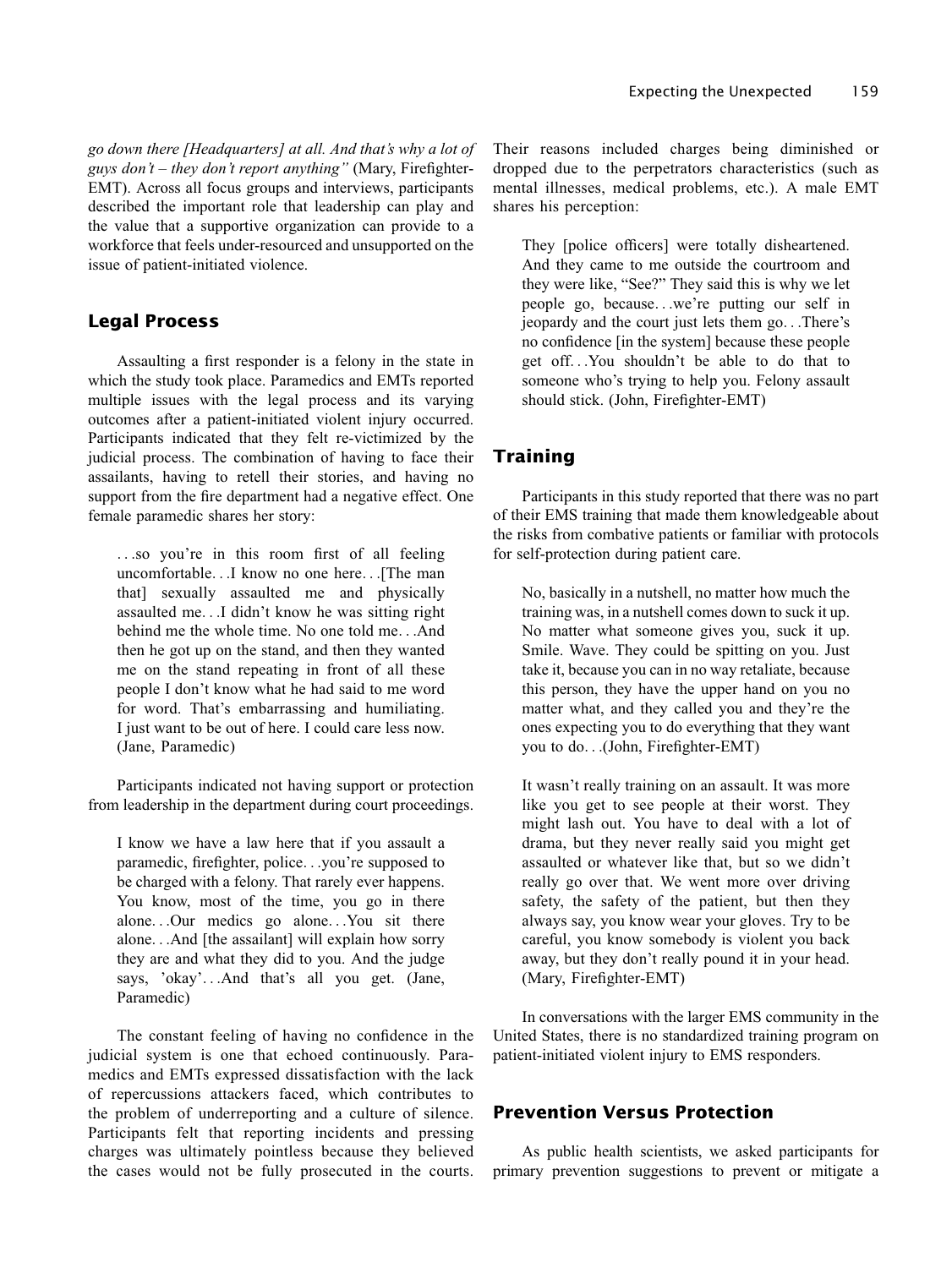patient-initiated violent injury from occurring in the first place (such as de-escalation techniques, cultural competency, and curbside first aid).We were surprised when our questions were met with self-preservation responses such as guns, tasers, mace and bulletproof vests.

Female Speaker 1: I want a taser.

- Female Speaker 2: Taser. I agree.
- Female Speaker 1: I want a taser and I want some mace.

Female Speaker 2: Or mace. Exactly.

- Female Speaker 1: But the first choice would be a taser, because I'm taking you.
- Female Speaker 2: I agree with that. I mean, and you gotta remember, them tasers are recorded. So it's not like we can run around having taser fights, you know, tasering each other.
- Female Speaker 1: I'm tasing first, and asking questions later.
- Female Speaker 3: They're legally recorded. Every time you discharge that taser, it's recorded. It's not like they're – even the cops are recorded. So as many times as they push that damn button, there's a recording for that. So if they're going around being abuses of it, people know. It's not something that is not controlled. It's very controlled.
- Female Speaker 1: You know, so I mean, like I said, if they want to give us something, you know, I mean, the taser would be my first choice. My real first choice would be a gun, but I know they're not gonna do that. I know in some cities –

Female Speaker 2: Some cities I know carry the guns.

When we did get to talk about primary prevention strategies, the participants expressed the belief that department leadership would not take such training seriously or support it with the required resources:

Nicole: But I really think that a lot of us, even the men need a way to defend themselves, you know, need that. If you've got this great big old bag on your back, the bag weighs maybe 30 pounds or more. That is a weapon. Well, that O2 bottle is a weapon, too. I mean, we all know that because I think we've all had to use an O2 bottle once or twice.

Elizabeth: It's called oxygen therapy.

- Nicole: Exactly. So there are a lot of tools that are not tools, fighting tools, that we can incorporate into a protective something, you know, if taught how to use it.
- Kelly: I deal with the mental emotional aspect of it, because most of the time when you're dealing with these situations, they're either intoxicated, on drugs, they're having a mental emotional breakdown, whether it's they're angry, whatever. It's a mental

emotional thing. And my supervisor there was saying the same thing. He was like – he has asked about incorporating that into some of our training. I don't know if it's because the fire department feels as though they're the fire department, and if they don't ask for it, then they don't want it, or I don't know. I don't know what their reasoning is.

Along with the lack of communication from leadership, participants also commented on the lack of training being offered on the issue of patient-initiated violence. Participants expressed frustration, feeling as though they were not properly trained or resourced to deal with the patientinitiated violence they were facing in the field.

But I think they need to become more open to different trainings...I think they just need to be more open and stop being more conscious of them being the fire department and making their  $-1$ mean, I can't say that, because I don't know what happens at the top. But I think they really need to take into consideration us and these different types of trainings and stop shunning them to the side if it ain't something that they came up with or whatever. I think they just need to be more open to it, especially if it's gonna help in the long run, because no matter how much we talk about it, if they're not open to it, it's what's the point." (Kelly, Paramedic)

# Work Environment

All participants described their job as a paramedic or EMT as stressful. A female paramedic describes her perception of the EMS division:

...our department is overworked and overstressed. We have a lot of calls. When we don't have the ambulances to respond to the calls because we don't have the resources, but we do the best that we can. (Jane, Paramedic)

I believe that we're good people. I believe that we're just as good as the firefighters and police, and that we're treated differently. For what reason, I don't know why. I don't think it's fair... when you've got these people who are dedicated who come in all the time and are willing to risk their lives for other people and you treat them like crap, how do you expect that they're gonna treat other people? The same way. Abuse is done by abuse. And I don't mean to get upset, but it's frustrating. It really, really is frustrating. (Jane, Paramedic)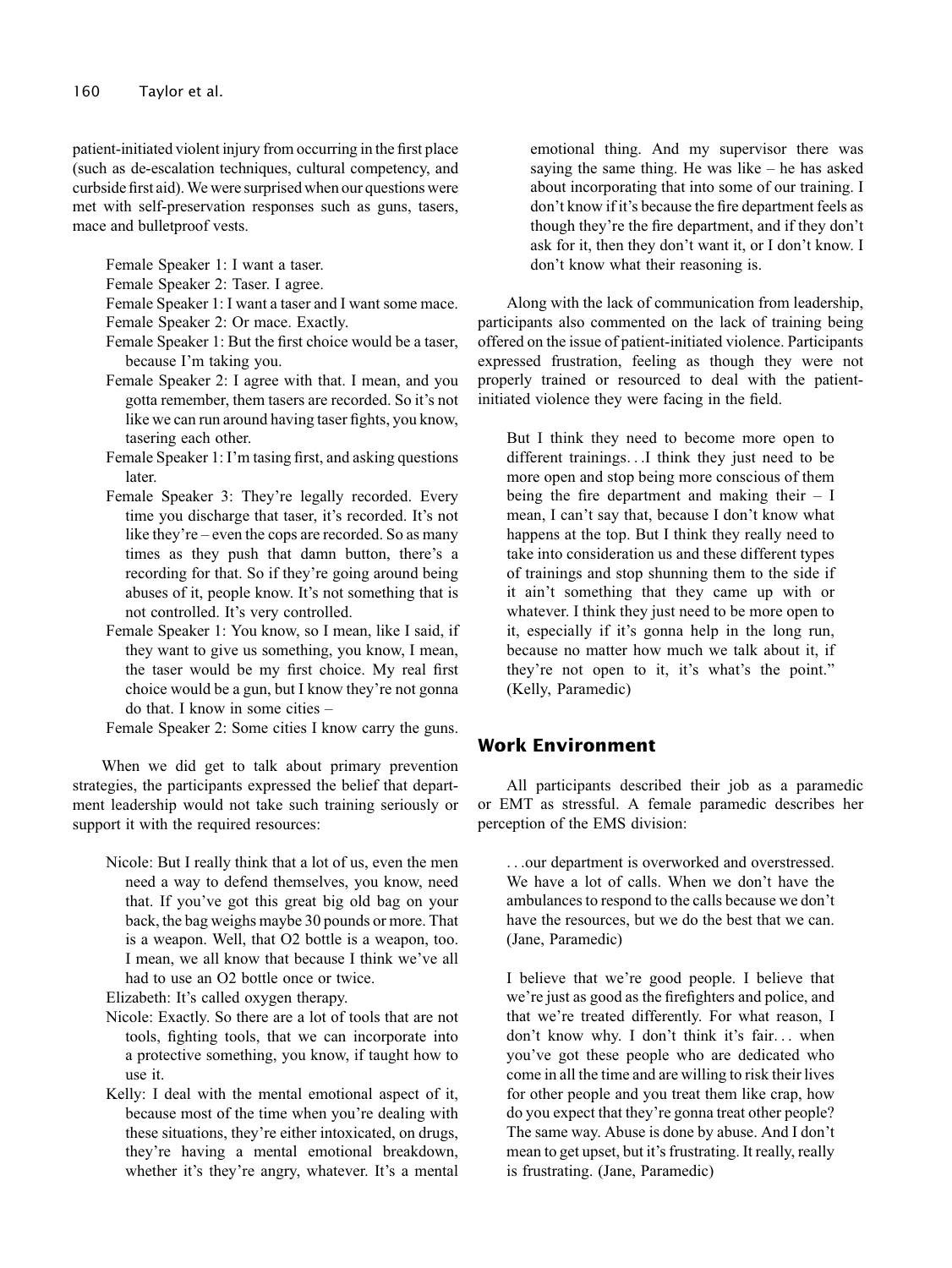Participants expressed feeling overworked and burnt out, which can have a major impact on how long a person will continue to work in a particular field or position.

...I don't think I should be that worried about being assaulted for a person that I'm supposed to be helping. I mean, I really don't think it's fair. But it's the only option that I have because I have a department that doesn't back us. And also the judicial system doesn't either so, you know, I have to take care of myself and my family. We all do different things. Some people will pick up an oxygen bottle, and they will. Some people will fight them back. Some people will not tell anyone. Some people will tell everyone. And then, you know, you go home, you take it all in, and you go back the next day and [you're] expected to be the same person. You're not. Every time someone does something to you, you're different than you were the day before... (Jane, Paramedic)

#### **DISCUSSION**

By utilizing both quantitative and qualitative data, we were able to best express the impact of patient-initiated violence on paramedics in a large urban fire department (Fig. 2). We identified that women were more likely to be paramedics than firefighters (OR 15.3, 95%CI: 11.1–20.9), and paramedics were more likely to be assaulted by patients

than firefighters (OR 14.4, 95%CI: 9.2–22.3). The association of gender and patient-initiated violence was totally mediated through occupation: the crude association of 6.26 (95%CI 3.83–10.23) became non-significant after controlling for the effect of occupation (AOR 1.64; 95%CI 0.94– 2.85). The Sobel test for mediation showed a significant result ( $z = 8.34, P < 0.001$ ) (Fig. 1). This mediation analysis reflected what was reported in the qualitative phase: that gender was not a meaningful predictor of patient-initiated violence. From the interviews and focus group eight themes emerged: factors relating to underreporting, dispatch, community expectations, psychological impact, leadership/ policy, the legal process, training, and the work environment. We learned that there is a disconnect between paramedics and EMTs in the field and the dispatchers who collect information about the medical emergency. This apparent gap in communication leaves the paramedics and EMTs vulnerable in precarious environments. Improvements in the specificity of information would allow for the provision of optimal patient care, while prioritizing the safety of the EMS providers. We believe the department's computer-aided dispatch (CAD) system should utilize a flag that dispatchers could use to alert medics that a destination is the location of a previous patient-initiated violent injury. Conversations with leadership in the department have suggested that this flag capability exists, but whether it is widely and properly utilized is undetermined. In conversations with the Assistant Chief of EMS for the Dallas Fire Department, this technique is in use in their city system (Norman Seals, personal communication). In Pennsylvania, the Montgomery County Department of Public Safety's Division of Emergency



FIGURE 2. Convergent parallel mixed methods design.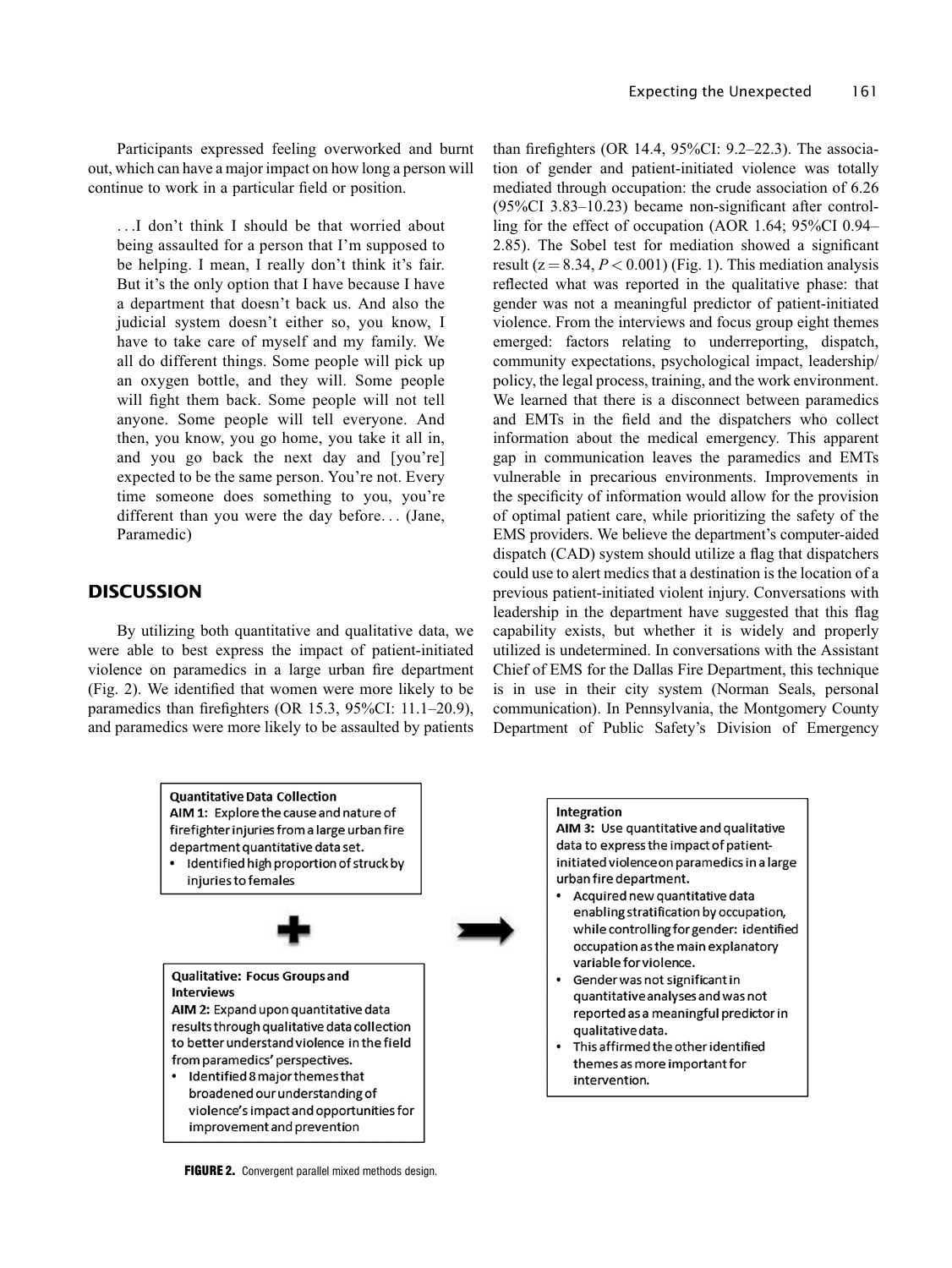Medical Services uses a similar flag in its county-wide dispatch system (Tom Garrity, personal communication).

We found there is a lack of knowledge and skills on how to prevent these violent attacks from occurring, which could be addressed partly through training opportunities. There is a free online training and education course available on the Center for Disease Control and Prevention website [Center for Disease Control and Prevention, 2013] that is used to train healthcare workers on how to handle violent patients. The EMS community has also developed an industry-specific training that emphasizes de-escalation over self-defense or weapons [Defensive Tactics for Escaping, Mitigating, Surviving, 2015].

EMS responders have constant interaction with community members as they provide pre-hospital care. In this study, we heard from medics that community members are experiencing stress due to multiple factors including poverty, violence, and lack of healthcare access. Participants felt that the community was seeing them as outlets for this stress.

One of the participants recommended posting signage that states, "It is a felony to assault a first responder" in the back of ambulances to deter patients from assaulting EMS workers. Such signage is currently in use in the city's public transportation system and is widely used in Canada and the United Kingdom. In addition to informing the public, such a sign would show fire department support for the paramedics —an overture strongly needed based on the stress load participants were observed to be carrying.

The observations paramedics had about the stress their communities are currently undergoing, coupled with their own reflections on their stressful work environment is reflective of recent events in Ferguson, Missouri. A stressed workforce responding to a stressed community during a stressful event can have unwanted consequences. The "taser" dialog about wanting self-defense training and defensive equipment is indicative of the stressful working conditions participants described. This way of thinking demonstrates that our participants believe assaults are inevitable and the only way to remain safe is to be armed with weapons against these combative patients. The paramedics in this fire department responded to about 750 calls a day. First responders who are overworked and do not have sufficient time to recover from the intensity of their job demands, have little to give to the communities to which they respond. From the fire department's perspective, it can reduce the stress levels of its medics by evaluating opportunities to add more paramedics to the roster, ensuring medics have food and rest breaks during their shifts to encourage recovery from work, and addressing medics' need for support during legal proceedings after an assault occurs. Resolving the community's stress may be better served by comprehensive risk reduction techniques among all city agencies. Our study was limited by its scope in that we spoke only with medics and not with the community. Future work intends to elicit the

perceptions and experiences community members have had with the department.

There were multiple strengths associated with the study. Conducting interviews with EMS responders who experienced a violence-related injury from a patient provided an in-depth understanding of the multiple factors that increase a paramedic or EMT's susceptibility to violence. Conducting in-person interviews allowed us to establish a rapport, ask in-depth questions, and ask for clarification of information. With the knowledge gained from the interviews and focus groups, we can begin to make recommendations to the fire department to produce a safer work environment for EMS workers who provide care for patients in urban settings. This manuscript was shared with fire department leadership prior to its submission for publication.

Several limitations are also present in our research. Our study participants originated from one fire department; therefore, our results are not generalizable to all fire-based EMS work in the United States. The qualitative arm of the study interacted with a small percentage of the EMS workforce in this department. Although data saturation was achieved during the interviews and focus group, the results of our study may not represent all viewpoints of EMS providers within the department. Additional research should elicit perspectives from leadership within the fire department, as well as community members, in order to ascertain a more comprehensive picture of the violence issue. Additionally, objective assessments of department-wide stress levels, job satisfaction, and work control should be assessed using currently available validated instruments.

## **CONCLUSION**

This study investigated a large urban fire department's injuries to paramedics and EMTs from patient-initiated violence. We found that women had sixfold higher odds than men of experiencing a patient-initiated violent injury. However, the association of gender and patient-initiated violent injury was totally mediated through occupation. Women were 15-fold more likely to be paramedics then firefighters, and paramedics were more 12-fold more likely than firefighters to experience a patient-initiated violent injury.

Factors relating to underreporting of injury, non-specific information from dispatchers, community expectations, psychological impact of the injury, leadership support, lack of procedural justice from the legal process, training needs, and the work environment were raised by our focus group and interview participants. These findings provide multiple opportunities for intervention development to improve EMS responder safety and satisfaction with their work environment.

The addition of qualitative data to quantitative findings greatly enriched our understanding of risk factors and